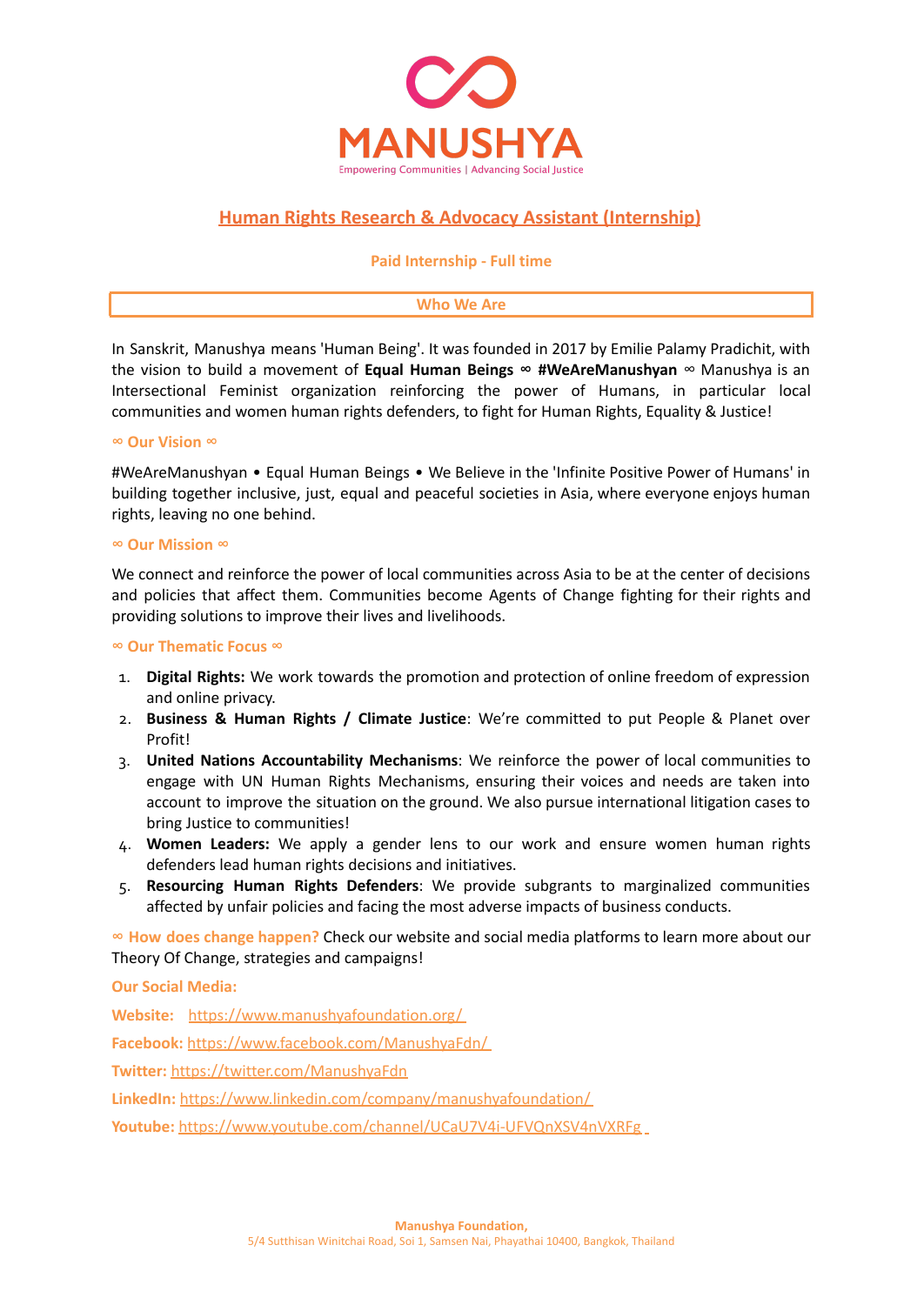You will be working with us as an intern for 6 months supporting the development of credible evidence at the grassroots level and producing research outputs that have the needs and experiences of local communities at their core. We are a small NGO, with the advantages and constraints attached. Every staff member plays an important role and carries responsibilities. Dedication is key as it greatly impacts the work of the organisation. It is, therefore, necessary to embrace the vision and goals of the organisation and fully commit to its success.

### 1) **Description of Duties & Responsibilities**

Under the supervision of the Executive Director and the Human Rights Research & Campaign Associate, the Human Rights Research & Advocacy Assistant would be working remotely or would be based at the offices of Manushya Foundation, in Bangkok, Thailand (due to COVID-19, we are WFH but shall adopt a hybrid office-based strategy). The Human Rights Research & Advocacy Assistant would primarily support and be responsible for supporting the work of Manushya Foundation in relation to digital rights, women's rights, and access to justice for HRDs and marginalized communities via international litigation (UN human rights mechanisms):

- **Research:** support the development of research outputs contributing to Manushya Foundation's thematic focus on digital rights, women's rights & empowerment, and access to justice for HRDs and marginalized communities via international litigation (UN human rights mechanisms). Particular focus will be given to the ['#StopDigitalDictatorship'](https://www.manushyafoundation.org/stop-digital-dictatorship-campaign) research and campaign under Manushya's digital rights' portfolio, and the implementation of UN recommendations received by Thailand during its 3rd UPR review on 10 November 2021 (#WhatsHappeningInThailand campaign) & its CERD review on 22-23 November 2021 (#FightRacism campaign).
- Writing: Write accurate, unbiased, comprehensive, and timely reports and other research documents (often including images, audio, video, data analysis, and/or online tools) that include policy recommendations intended to contribute to ending violations by businesses on human rights.
- **Advocacy:** support Manushya Foundation's advocacy strategies at the national and international levels to lobby relevant government agencies and parliamentarians, United Nations instances, to ensure countries in ASEAN respect international human rights standards.
- **Campaigning & Comms:** support Manushya Foundation's campaigns on digital rights and related to UN human rights mechanisms by developing campaigning outputs and engagement on social media platforms, drafting web-stories, blog posts and knowledge products and resources to promote the work of Manushya Foundation. When required, support Manushya Foundation's Social Media Management by assisting in developing social media content (Facebook, Twitter, Instagram, etc.).
- Admin support: support the logistics and admin related to workshops and meetings, when required.
- Assist in any other relevant tasks as assigned by the supervisor.

## **2) Profile needed**

- Degree in international law, human rights, international development, or any related field;
- Interest in international human rights mechanisms and the United Nations system;
- Very good knowledge and understanding of the UN Guiding Principles on Business and Human Rights;
- Ability to develop accurate, compelling research outputs on business and human rights issues;
- Ability to develop research aimed at a range of audiences;